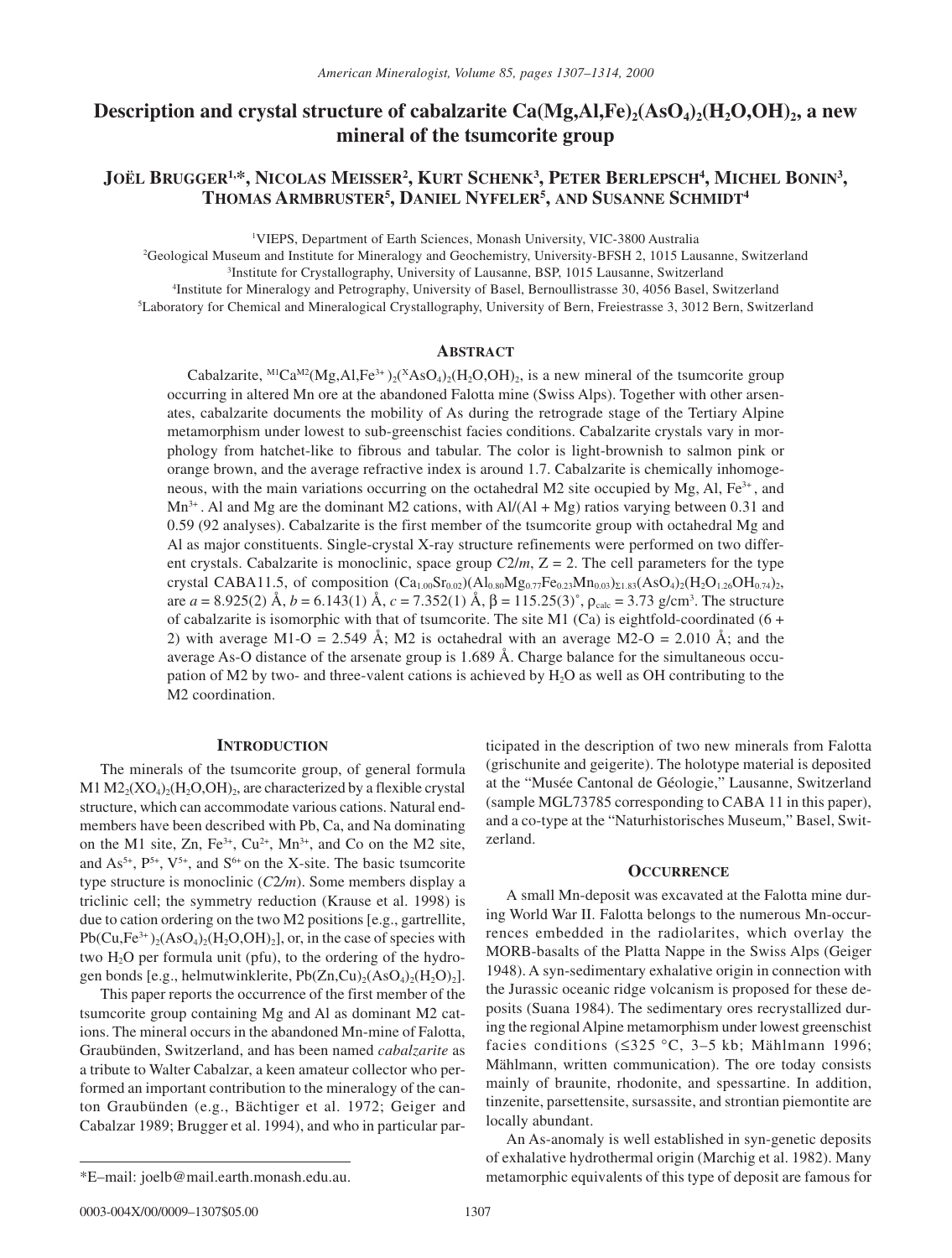their As-minerals: examples include Långban, Sweden (Boström et al. 1979), Kombat mine, Namibia (Dunn 1991), Franklin, New Jersey, USA (Dunn 1995), and, in the Alps, the carbonate-hosted deposits of Val Ferrera (Brugger and Berlepsch 1997) and the radiolarite-hosted deposits of Val Graveglia, Italy (Cortesogno et al. 1979). At Falotta, As-bearing minerals occur in several types of veins, which are discordant relative to the main Alpine schistosity. The types are:

(1) Massive brandtite/sarkinite veinlets with minor manganberzeliite and grischunite (type locality; Graeser et al. 1984);

(2) Small open fractures containing free crystals of tilasite, kemmlitzite, bergslagite, and geigerite (type locality; Graeser et al. 1989), together with quartz and albite; and

(3) Thin open fractures and quartz or carbonate veinlets, which occur in a very altered, cohesion-poor ore, and which host cabalzarite.

Cabalzarite results, like the other As-minerals of Falotta, from the hydrothermal remobilization of As during the retrogradation of the Alpine metamorphism.

# **APPEARANCE AND MINERAL ASSOCIATION**

Although the occurrence of cabalzarite is restricted to a  $1 \text{ m}^2$ outcrop in the Falotta mine, the mineral displays a broad range of morphologies.

(1) Isolated crystals up to 1 mm in size. The largest crystals look like axinite (hatchet-like habitus), and their faces are often curved. In polarized light, most of these crystals show undulatory extinction, and even tiny crystals or fragments of larger crystals usually are unsuitable for single-crystal X-ray investigations. Under the scanning electron microscope (SEM), rare tabular crystals flattened on (001) with a prism and two pinacoids are recognized (Fig. 1).

(2) Complex polycrystalline aggregates, up to 2 mm in length, located in vugs.



(3) Fibrous to tabular crystals up to 3 mm in length, forming radiating aggregates up to 5 mm in diameter. These aggregates are developed in two dimensions within thin fractures, and form spheroids where sufficient space was available.

(4) Aggregates of parallel needles filling veinlets up to 2 mm thick, associated with massive quartz, carbonate, and fibrous sursassite. Under this habitus, cabalzarite may be mistaken for the silicate sursassite.

In vugs, cabalzarite is associated with crystals of quartz, adularia, kutnohorite, tilasite CaMgAsO4F, grischunite  $NaCa<sub>2</sub>Mn<sub>4</sub>(Mn<sup>2+</sup>,Fe<sup>3+</sup>)<sub>2</sub>(AsO<sub>4</sub>)<sub>6</sub>·2H<sub>2</sub>O$ , and arseniosiderite  $Ca<sub>2</sub>Fe<sub>3</sub>O<sub>2</sub>(AsO<sub>4</sub>)<sub>3</sub>·3H<sub>2</sub>O$ , with sprays of fine needles of tripuhyite, FeSbO4, and with black crusts of Mn-oxy-hydroxides (rancieite-takanelite). Arsenogoyazite, (Sr,Ca,Ba)Al3  $(AsO<sub>4</sub>)(AsO<sub>3</sub>OH)(OH)<sub>6</sub>$ , is apparently a common but easily overlooked mineral associated with cabalzarite: it occurs as xenomorphic grains in cabalzarite, as white veinlets up to several millimeters in width, and as rare pseudo-rhombohedral crystals in vugs.

The sample numbers used in this study refer to small hand specimen (typically  $2 \times 3 \times 2$  cm<sup>3</sup>). Decimal numbers design different crystals or aggregates picked from the same hand specimen (for example, 11.5 is the crystal from sample 11 for which a crystal structure analysis has been conducted). Most samples contain free crystals and aggregates in vugs. Exceptions are 13 and 14 (radiated aggregates) and 15 (needles filling veinlets).

#### **PHYSICAL AND OPTICAL PROPERTIES**

The physical properties of cabalzarite are summarized in Table 1. The optical properties were difficult to measure, because transparent material was found to be optically very inhomogeneous (oblique or mosaic extinction), which is also related to the strong chemical inhomogeneity of cabalzarite (see below).

| $Density_{\text{meas}}$ <sup>*</sup> | $3.89(3)$ g/cm <sup>3</sup>                                                              |
|--------------------------------------|------------------------------------------------------------------------------------------|
| Density <sub>calc</sub> +            | 3.64-3.86 $q/cm3$                                                                        |
| Color                                | light-brownish to brownish pink;<br>orange-brown for some isolated<br>crystals           |
| <b>Streak</b>                        | colorless                                                                                |
| Luster                               | vitreous; transparent, non-fluorescent<br>(UV)                                           |
| Pleochroism                          | none observed                                                                            |
| $n$ II fiber elongation $\ddagger$   | 1.76(1)                                                                                  |
| $nperp$ fiber elongation $\ddagger$  | 1.70(1)                                                                                  |
| $n_{\text{mean calc}}$               | 1.77(6)                                                                                  |
| Fracture                             | irregular                                                                                |
| Cleavage                             | none observed                                                                            |
| Hardness (Vicker's)                  | load 50 g, mean VHN 429 kg/mm <sup>2</sup> ,<br>range 418–447 kg/mm <sup>2</sup> , n = 4 |
| Mohs' hardness (after Vicker's)      | ~1                                                                                       |
| Twinning                             | Not observed. Frequent intergrowths<br>around [010].                                     |

\* Grains from CABA11 immersed in a tube with a density gradient (Clerici solution: Tl formate/Tl malonate/water system). The isodensity solution at the level of the crystal has been sampled using a fine chromatography syringe, and its density deduced from its refractive index.

† From EMP chemical analyses, with a cell volume of 366.3 Å<sup>3</sup> (first column in Table 4).

‡ Immersion method.

§ Gladstone-Dale relationship, constants after Mandarino (1976), for the range of compositions obtained by EMP.

**FIGURE 1.** Secondary electron picture of idiomorphic cabalzarite crystals in a vug (holotype sample CABA11)

**Conduction**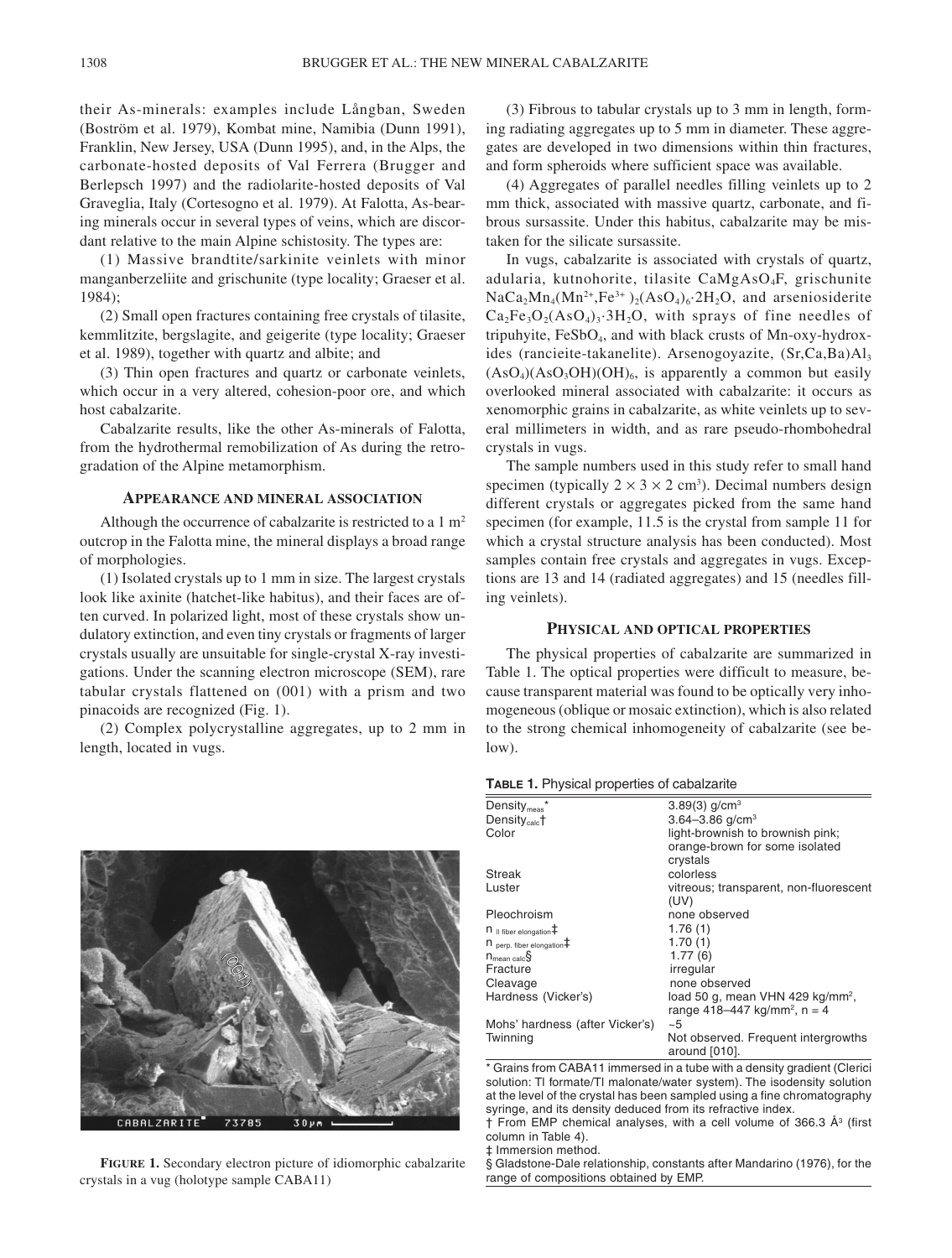# **CHEMISTRY**

The chemical composition of cabalzarite (Table 2) was determined using a JEOL JXA-8600 electron microprobe (EMP) operated at 15 kV, 10 nA, and scanning a surface of  $15 \mu m^2$ with a point focused beam. The following standards, X-ray lines and detector crystals were used for calibration: adamite (As*L*α/ TAP), graftonite (Fe*K*α/LIF, Mn*K*α/LIF), jadeite (Si*K*α/TAP), olivine (Mg*K*α/TAP), sillimanite (Al*K*α/TAP), strontianite (Sr*K*α/PET), and wollastonite (Ca*K*α/PET). Elements present in minor amounts (0.05 to 0.5 wt% oxide) are V, P, Ba, Na, and Pb. No additional element with atomic number ≥9 was detected; Co, Ni, and Zn in particular are below 0.1 wt% oxide. The presence of H atoms in the mineral is confirmed by an IR spectrum, which shows a broad absorption band between 3690 and 3000 cm–1 (O-H stretching mode). An absorption band at 1628  $cm^{-1}$  can be attributed to the bending mode of  $H_2O$ , thus indicating that at least part of the hydrogen occurs as  $H_2O$  groups. A thermogravimetric analysis (CABA14) has been conducted on a computerized PERKIN ELMER TGS-2 thermobalance with a sensitivity better than 0.1%. The experiments were conducted with 3.30 mg of relatively pure cabalzarite powder (≤1 vol% impurities as determined under the polarization microscope) placed in an open gold sample crucible under dry  $N_2$ atmosphere (to avoid any oxidation), and heated at a 10 °C per minute rate up to 900 °C. The measured weight loss of about 6%, which occurs in one step between 640 and 700  $\degree$ C, is within the range of the  $H_2O$  values calculated from the EMP analyses (5.87–7.30 wt%).

The sums of the EMP analyses are often too low even after the addition of the stoichiometric wt%  $H<sub>2</sub>O$ , and the M2 site is often underpopulated (Table 2). The low sums and the vacancies on the M2 site are apparently not correlated with other chemical parameters. The M2-vacancies were not confirmed by the crystal structure refinements. These features are probably related to beam-induced damages, which were observed on some samples, to the choice of the EMP standards, and to the poor quality of the sample polish. In spite of these problems, the EMP analyses were normalized on the basis of two  $(As + Si)$  pfu. From similarity with the other members of the tsumcorite group containing either  $Fe^{3+}$  (e.g., ferrilotharmeyerite) or  $Mn^{3+}$  (e.g., lotharmeyerite), and in accord with the association with Fe3+ minerals (tripuhyite, arseniosiderite), all Fe and Mn were considered to be trivalent. The OH/H<sub>2</sub>O ratio was then calculated to obtain a total of ten O atoms pfu.

Backscattered electron (BSE) images reveal chemical zoning in most grains. Idiomorphic crystals (Fig. 2) display complex growth zonations, sometimes with changing of morphology in the course of the crystallization (arrow 1 in Fig. 2). Furthermore, the crystals appear to have been broken at some stage of their geological history (arrows 2 and 3 in Fig. 2). Both features together explain the poor optical quality of the crystals. BSE images of fibrous cabalzarite often reveal a fine patchy zoning.

The EMP analyses show that the chemical variability of cabalzarite occurs mainly on the M2 site, and involves Mg, Al, Fe, and to a lesser extend Mn. In a Mg-Fe-Al triangular projection (Fig. 3), the analyses are distributed almost equally between the Mg and Al fields, and some approach the triple point. No analysis, however, plots in the  $Fe<sup>3+</sup>$  field corresponding to ferrilotharmeyerite.

| Sample number                  | $11.5*$ | 11.3  | 13.2   | 15.1  | 10             | $20*$ | <b>MIN</b> | MAX               |
|--------------------------------|---------|-------|--------|-------|----------------|-------|------------|-------------------|
| No. of analyses                | 4       | 3     | 5      | 6     | $\overline{4}$ | 15    | 92         |                   |
| As <sub>2</sub> O <sub>5</sub> | 55.57   | 52.25 | 52.92  | 52.83 | 53.48          | 53.31 | 50.96      | 56.14             |
| SiO <sub>2</sub>               | 0.05    | 0.14  | 0.77   | 1.32  | 0.87           | 0.75  | < 0.05     | 1.87              |
| Al <sub>2</sub> O <sub>3</sub> | 9.84    | 5.13  | 10.46  | 10.50 | 8.96           | 9.85  | 4.52       | 11.51             |
| MgO                            | 7.54    | 7.58  | 7.22   | 6.65  | 6.99           | 7.61  | 5.71       | 8.88              |
| Fe <sub>2</sub> O <sub>3</sub> | 4.38    | 11.23 | < 0.04 | 1.61  | 3.75           | 1.54  | < 0.04     | 11.40             |
| Mn <sub>2</sub> O <sub>3</sub> | 0.55    | 0.73  | 3.88   | 4.29  | 3.74           | 4.90  | 0.32       | 5.21              |
| SrO                            | 0.49    | 0.32  | 0.51   | 0.61  | 0.46           | 0.33  | 0.03       | 0.94              |
| CaO                            | 13.64   | 13.67 | 13.65  | 13.88 | 13.88          | 12.63 | 12.02      | 15.53             |
| <b>BaO</b>                     | n.d.    | 0.13  | 0.17   | 0.04  | 0.18           | n.d.  | < 0.04     | 0.49 <sub>†</sub> |
| $H_2O_{calc}$                  | 7.11    | 5.99  | 6.86   | 6.76  | 6.77           | 6.63  | 5.87       | 7.30              |
| Sum                            | 99.17   | 97.17 | 96.44  | 98.49 | 99.08          | 97.55 | 96.03      | 100.51            |
| As                             | 2.00    | 1.99  | 1.95   | 1.91  | 1.94           | 1.95  | 1.87       | 2.00              |
| Si                             | 0.004   | 0.01  | 0.05   | 0.09  | 0.06           | 0.05  |            | 0.13              |
| Sum                            | 2.00    | 2.00  | 2.00   | 2.00  | 2.00           | 2.00  | 2.00       | 2.00              |
| Sr                             | 0.02    | 0.01  | 0.02   | 0.03  | 0.02           | 0.01  | 0.001      | 0.04              |
| Ba                             |         | 0.00  | 0.005  | 0.001 | 0.005          |       |            | 0.04              |
| Ca                             | 1.00    | 1.07  | 1.03   | 1.03  | 1.03           | 0.95  | 0.90       | 1.16              |
| $\Sigma M1$                    | 1.02    | 1.08  | 1.05   | 1.06  | 1.05           | 0.96  | 1.00       | 1.21              |
| Al                             | 0.80    | 0.44  | 0.87   | 0.86  | 0.73           | 0.81  | 0.39       | 0.94              |
| $Fe3+$                         | 0.23    | 0.62  |        | 0.08  | 0.20           | 0.08  |            | 0.62              |
| Mg                             | 0.77    | 0.82  | 0.76   | 0.69  | 0.72           | 0.79  | 0.62       | 0.93              |
| $Mn^{3+}$                      | 0.03    | 0.04  | 0.21   | 0.23  | 0.20           | 0.26  | 0.02       | 0.28              |
| $\Sigma M2$                    | 1.83    | 1.92  | 1.84   | 1.86  | 1.85           | 1.94  | 1.75       | 1.97              |
| OH‡                            | 0.74    | 1.09  | 0.79   | 0.88  | 0.87           | 0.91  | 0.60       | 1.18              |
| $H2O$ ‡                        | 1.26    | 0.91  | 1.21   | 1.12  | 1.13           | 1.09  | 0.82       | 1.40              |
| $O_{\text{tot}}$ ‡             | 10.00   | 10.00 | 10.00  | 10.00 | 10.00          | 10.00 | 10.00      | 10.00             |

**TABLE 2.** Chemical analyses of cabalzarite

\* CABA11.5 is the crystal used for crystal structure analysis at Lausanne. CABA20 are grains collected close to the crystal used for crystal structure analysis at Bern, which itself could not be successfully prepared for EMP analysis. The analyses are normalized on the basis of As + Si = 2.00. The following elements were detected only in minor amounts:  $V_2O_5 \leq 0.15$  wt%),  $P_2O_5 \leq 0.11$  wt%), Na<sub>2</sub>O ( $\leq 0.08$  wt%), PbO  $\leq 0.12$  wt%. † One analysis with 1.50 wt% BaO has been omitted.

‡ The H2O and OH contents are calculated to obtain a total of 10 O pfu, assuming that all Fe and Mn is trivalent, and (OH + H2O) = 2.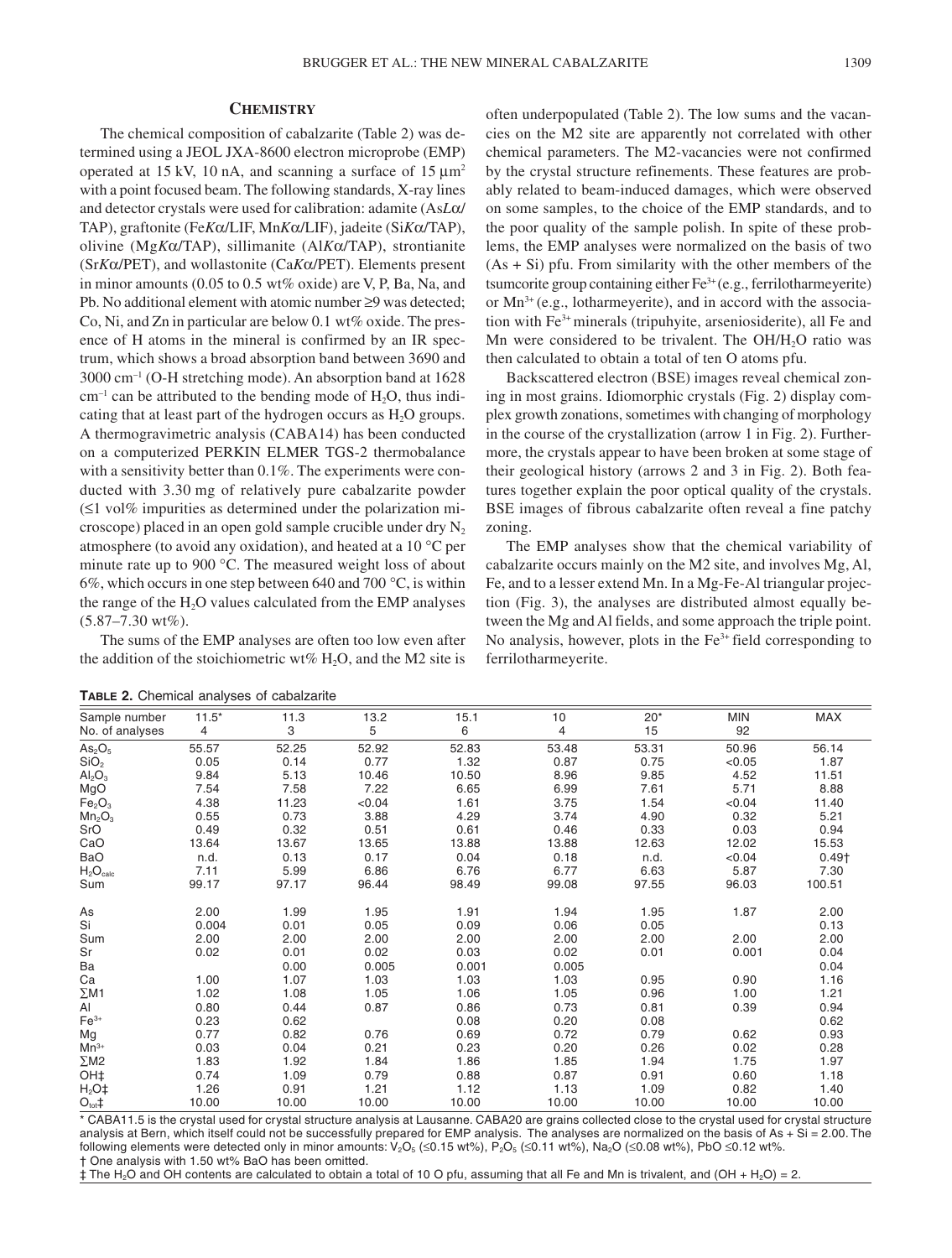

**FIGURE 2.** Backscattered electron image of a cabalzarite crystal showing a complex growth zoning, apparently accompanied by changing of crystal morphology during growth (arrow 1) and postcrystallization stresses (arrows 2 and 3).

The excellent negative correlation between Al and Mg + Fe + Mn (Fig. 4a) is consistent with the occurrence of these elements on a single crystallographic site. Figure 4b shows that the major chemical variability in cabalzarite is related to the  $Al^{3+}Fe^{3+}_{-1}$  exchange vector (see also Fig. 3). The Mn<sup>3+</sup> content of cabalzarite does not exceed 0.28 pfu, although cabalzarite occurs in Mn-rich ores; Al- and Mn-rich cabalzarite may be distinguished from an Al- and Mn-poor population (Fig. 4c).

# **X-RAY POWDER DIAGRAM**

The X-ray powder pattern of sample CABA11 was determined with a 500 mm diameter diffractometer with Debye-Scherrer geometry at the European Synchrotron Research Facility in Grenoble, using a 0.3 mm diameter capillary tube containing about 0.14 mm<sup>3</sup> of cabalzarite powder (Tables 3 and 4). The differences in the volumes of the cells refined from the powder data and from single crystal measurements can be explained by the chemistry of the M2 site, and in particular by the different  $(Fe^{3+} + Mn^{3+})/Al^{3+}$  proportions on this site (ionic radius of octahedral Fe<sup>3+</sup> (High Spin) =  $0.645 \text{ Å}$ , Mn<sup>3+</sup> =  $0.645$ Å,  $Al^{3+} = 0.535$  Å; Shannon 1976). For example, the composition of the single crystal CABA11.5 is Fe-poor and Al-rich in comparison to that of the other analyzed crystals from CABA11 (Figs. 3, 4b, and 4c; Table 2). The cell volume of the single crystal CABA11.5 is 0.5% smaller than that retrieved from bulk cabalzarite in CABA11 (Table 4), as expected from simple ionic radius considerations. The cell volume of ferrilotharmeyerite, with Fe<sup>3+</sup> and Zn on the M2 site (<sup>[VI]</sup>Zn = 0.74 Å, compared to <sup>[VI]</sup>Mg = 0.72 Å) is about 3% larger than that of cabalzarite.

# **CRYSTAL STRUCTURE**

Preliminary studies using a Weissenberg camera revealed the difficulty to select a crystal of suitable quality for crystal structure analysis because most crystals displayed very diffuse or multiple reflections. Two small cabalzarite crystals could, however, be successfully measured on image plate and CCD detectors at Lausanne (CABA11.5) and Bern (CABA20), respectively. Details of data collection and structure refinement are listed in Table 5, the structural parameters in Table 6, and inter-atomic bond distances and bond-valence calculations for cabalzarite and ferrilotharmeyerite in Table 7. The two structures were refined independently, but the final results are in excellent agreement.

Structure solution and refinement of the CABA20 crystal was carried out with the SHELX-97 program package (Sheldrick 1997) applying neutral atom scattering factors. An



**FIGURE 3.** Triangular projection of the main M2-cations in cabalzarite. Both Al- and Mg-rich compositions are found, and some analyses approach the Fe-field. See Figure 4 for the symbols.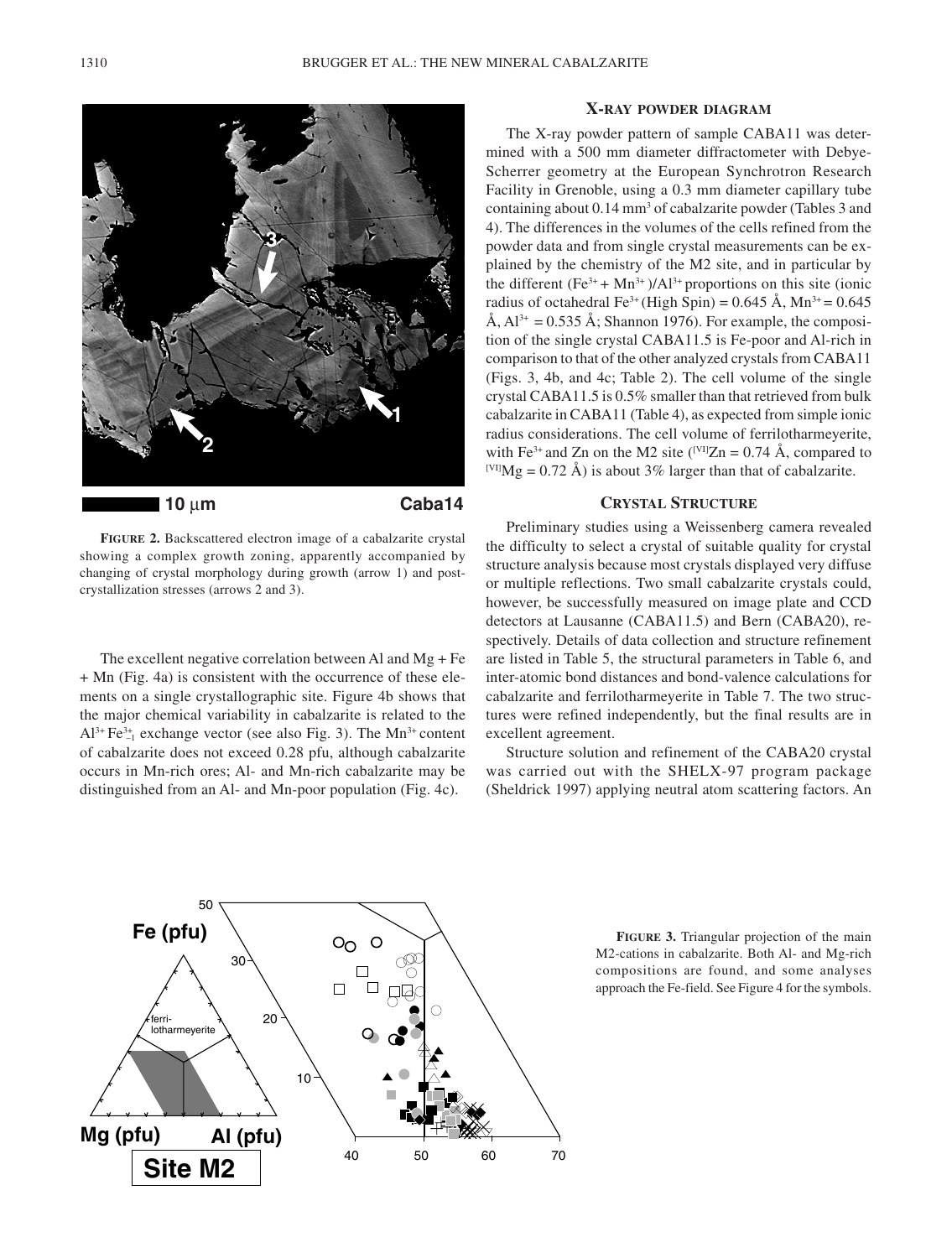**TABLE 3.** X-ray data on cabalzarite (CABA11)

| $\boldsymbol{l}$<br>h<br>k                                    | $I_{\text{calc}}$ * | $d_{\rm calc}$ | $d_{\rm meas}$ | $I_{\text{meas}}$       |
|---------------------------------------------------------------|---------------------|----------------|----------------|-------------------------|
| $\mathbf{1}$<br>$\mathbf 0$<br>$\mathbf 0$                    | 0.2                 | 6.653          | 6.652          | 1                       |
| 1<br>1<br>$\mathbf 0$                                         | 46                  | 4.898          | 4.895          | 59                      |
| $\overline{1}$<br>1<br>1                                      | 32                  | 4.546          | 4.544          | 35                      |
| $\overline{\mathbf{c}}$<br>$\mathbf 0$<br>$\mathbf 0$         | 5                   | 4.043          | 4.041          | 3                       |
| 1<br>1                                                        | 14                  | 3.532          | 3.533          | 16                      |
| $\frac{1}{2}$<br>$\overline{c}$<br>0                          | 47                  | 3.371          | 3.373          | 54                      |
| $\frac{0}{1}$<br>$\overline{\mathbf{c}}$<br>$\mathbf 0$       | 3                   | 3.327          | 3.327          | 2                       |
| $\overline{c}$<br>$\mathbf{1}$                                | 100                 | 3.158          | 3.159          | 100                     |
| $\mathbf 0$<br>0<br>$\overline{c}$                            | 37                  | 3.078          | 3.078          | 32                      |
| $\frac{2}{0}$<br>1<br>0                                       | 60                  | 2.942          | 2.942          | 67                      |
| $\frac{1}{1}$<br>$\overline{2}$                               | 27                  | 2.793          | 2.794          | 31                      |
| $\begin{array}{c} 3 \\ 2 \\ 3 \end{array}$<br>$\mathbf{1}$    | 55                  | 2.682          | 2.684          | 55                      |
| $\frac{1}{2}$<br>2<br>$\overline{c}$                          | 52                  | 2.519          | 2.519          | 81                      |
| 1                                                             | 27                  | 2.507          | 2.510          | 33                      |
| $\overline{1}$<br>1                                           | 31                  | 2.471          | 2.471          | 32                      |
| $\frac{3}{2}$<br>$\mathbf{0}$<br>1                            | 3                   | 2.469          |                |                         |
| $\frac{2}{3}$<br>$\overline{c}$                               | 6                   | 2.273          | 2.273          | 6                       |
| $\mathbf{1}$<br>1                                             | $\overline{c}$      | 2.251          | 2.252          | 5                       |
| 3<br>$\mathbf 0$<br>$\mathbf 0$                               | 1                   | 2.217          | 2.217          | 2                       |
| $\overline{c}$<br>0                                           | 13                  | 2.156          | 2.156          | 13                      |
| $\overline{c}$<br>$\mathbf{1}$                                | 29                  | 2.127          | 2.126          | 26                      |
| 1<br>$\mathbf{1}$                                             | 3                   | 2.066          | 2.066          | 3                       |
| $\mathbf 0$<br>0                                              | 3                   | 2.021          | 2.022          | $\overline{\mathbf{c}}$ |
| 3<br>$\mathbf 0$                                              | 6                   | 1.971          | 1.971          | 5                       |
| 1<br>3                                                        | 5                   | 1.963          | 1.963          | $\overline{4}$          |
| $\frac{2}{3}$<br>3                                            | 1                   | 1.908          | 1.909          | $\mathbf{1}$            |
| 1                                                             | 3                   | 1.853          | 1.847          | 22                      |
| 3<br>ī                                                        | 20                  | 1.849          |                |                         |
| $\mathbf 0$<br>$\overline{4}$                                 | 12                  | 1.839          | 1.839          | 14                      |
| 3<br>$\overline{\mathbf{c}}$                                  | 2                   | 1.799          | 1.796          | 3                       |
| 3<br>$\frac{2}{4}$                                            | 12                  | 1.792          | 1.790          | 11                      |
| $\overline{2}$                                                | 3                   | 1.766          | 1.766          | 3                       |
| 1                                                             | $\frac{2}{2}$       | 1.728          | 1.728          | 2                       |
| $\mathbf{1}$                                                  |                     | 1.716          | 1.715          | 3                       |
| $\frac{2}{2}$<br>1                                            | $\mathbf{1}$        | 1.715          |                |                         |
| ī                                                             | 1                   | 1.691          | 1.691          | 17                      |
| 2 2 3 4 4 1 1 2 1 1 2 0 1 2 3 1 1 5 3 1 3 4 1 5 1 4<br>3<br>1 | 19                  | 1.690          |                |                         |
| $\overline{2}$<br>$\overline{0}$                              | 5                   | 1.690          |                |                         |
| 1<br>1                                                        | $\overline{7}$      | 1.686          | 1.686          | 22                      |
| $\overline{0}$<br>$\overline{4}$                              | 13                  | 1.685          |                |                         |

*Notes:* Diffractometer, synchrotron X-radiation,  $\lambda = 1.09816 \text{ Å}$  (ESRF Grenoble). Lines/intensity at 4.260/1, 3.256/2, 3.014/1, 2.869/1, 2.739/ 2, 2.629/1, 2.346/<1, 1.819/1 could not be indexed and are attributed to unknown impurities.

 $*$  Intensities calculated for the formula  $Ca(MgAl)(AsO<sub>4</sub>)<sub>2</sub>(OH)(H<sub>2</sub>O)$  with the program CrystalDiffract (http//:www.crystalmaker.co.uk).

**TABLE 4.** Comparison of the unit-cell parameters for cabalzarite and ferrilotharmeyerite

| Sample                  | CABA11*       | CABA11.5 <sup>+</sup> | CABA20 <sup>±</sup> | Ferrilotharmeyrite§ |
|-------------------------|---------------|-----------------------|---------------------|---------------------|
| $a(\AA)$                | 8.945(1)      | 8.925(2)              | 8.9284(5)           | 9.010(3)            |
| b(A)                    | 6.156(1)      | 6.143(1)              | 6.1314(5)           | 6.246(2)            |
| c(A)                    | 7.358(1)      | 7.352(1)              | 7.3439(6)           | 7.391(2)            |
| $\beta$ (°)<br>$V(A^3)$ | $115.30(2)$ ° | $115.25(3)$ °         | 115.494(7)          | 115.32              |
|                         | 366.3(1)      | 364.6(1)              | 362.9(1)            | 375.4               |

\* Refined from the Synchrotron powder data (Table 3) using the program UnitCell (Holland and Redfern 1997).

† Single crystal, Image plate detector, Lausanne.

‡ Single crystal, CCD detector, Bern.

§ Ferrilotharmeyrite no. 241 (Krause et al. 1998).

empirical absorption correction was carried out with a psi-scan related method where redundant and symmetry equivalent reflections in the various frames were applied to calculate transmission factors. Test refinements were performed in space groups *C*2, *Cm*, and *C*2/*m*. Subsequent screening of the results indicated that *C*2/*m* symmetry was correct. Prior to this stage the isomorphic relationship with tsumcorite was not recognized. The scattering power on the octahedral M2 site indicated a mixed occupation of transition metals (Fe and Mn) and light elements (Mg and Al). Due to the similarity of Mn and Fe as well as Mg and Al scattering factors the distribution of these elements could not be resolved. As a compromise, the concentration of Mn (simulating Mn and Fe) and Mg (simulating Mg and Al) were allowed to vary. The refined transition metal concentration of 17% is in good agreement with average analyses (CABA20, Table 2) collected on crystals from the same hand specimen. At the final stage of refinement H positions were extracted from difference Fourier maps and restrained to be bonded within 0.95(3) Å to the adjacent oxygen site. Final difference Fourier maps revealed maximum peaks of  $\pm 0.5$  e/Å<sup>3</sup>.

The diffraction pattern of CABA11.5 did not reveal any kind of twinning. Most (85%) of the spots could be explained in the cell given in Table 4, but some of them were somewhat smeared out, mainly in the (**a\*,c\*)** plane, indicating the presence of (010) intergrowths. Regarding the habitus, two pinacoids and one pedion could be identified with confidence: the platelet face  ${001}$ ,  ${221}$ , and the  ${317}$  pedion, but a curved fracture plane was approximated with the help of the  $\{221\}$  pedion. These forms were then used to integrate transmission factors using FACEIT (part of STOE IPDS). The structure was easily determined with the help of DirDif (Beurskens et al. 1998) and refined by means of SHELXTL 5.05 (Siemens Analytical Instruments). Mg was chosen to represent Al/Mg and Fe to stand in for Fe/Mn. The refined transition metal percentage is in excellent agreement with the concentration found by the EMP (Table 2). After anisotropic refinement of all non-hydrogen atoms, a difference map was computed ( $R_1 \approx 0.019$ ). Quite a few of the ten highest residua lay near O atoms, so the three strongest ones were tentatively included in the refinement as isotropic H atoms  $(R_1 \approx$ 0.018). The IDPs of the first and the third residua were reasonable, but the one of the second indicated that this peak had to be considered a ghost or noise. Of the other two, one named H14, lay between O1 and O4 (O1 $\frac{0.73 \text{ Å}}{0.73 \text{ Å}}$  H14<sup>1,90</sup>. <sup>Å</sup> O4, angle around H14 162˚), and the other one, named H11, between O1 and O11<sup>§</sup> (O1 $\frac{0.73 \text{ Å}}{111...}$  H1<sup>1.86</sup>Å O1<sup>§</sup>), where \$ stands for {Ci | 111}. Both these geometries are classical for hydrogen bonds, but because H11 lies too close to H11\$ , H11 must occupy either the position H11 or H11\$ , and for this reason it was assigned a population parameter of 0.5. For the refinement, the O-H distances found in the Fourier map and an ideal angle H-O-H were imposed; the IDP of H11 had to be tied to the one of O11. Final difference Fourier maps show maximum peaks of  $\pm 0.5$  eÅ<sup>-3</sup>.

Cabalzarite is isostructural with tsumcorite. A detailed description of the topology of this structural type can be found in Tillmanns and Gebert (1973) and Krause et al. (1998). Chains of edge-sharing  $M2O<sub>6</sub>$  octahedrons, extending along [010], are linked together by AsO<sub>4</sub> tetrahedrons and form layers parallel to (001). The O atoms represent two layers out of a distorted close-packed arrangement.  $M1^{[6+2]}$  atoms link these layers. Hydrogen bonds develop within the layers (between two O1 belonging to two octahedral chains), as well as across the layers (between  $O1$  and  $O4$  at the apex of an As $O<sub>4</sub>$  tetrahedron). The structures of cabalzarite and ferrilotharmeyerite are very similar; the main difference is the size of the M2 octahedron (Table 7).

Bond-valence calculations (Table 7) confirm the attribution of H atoms to O1 and O4, the pentavalent state of As, and the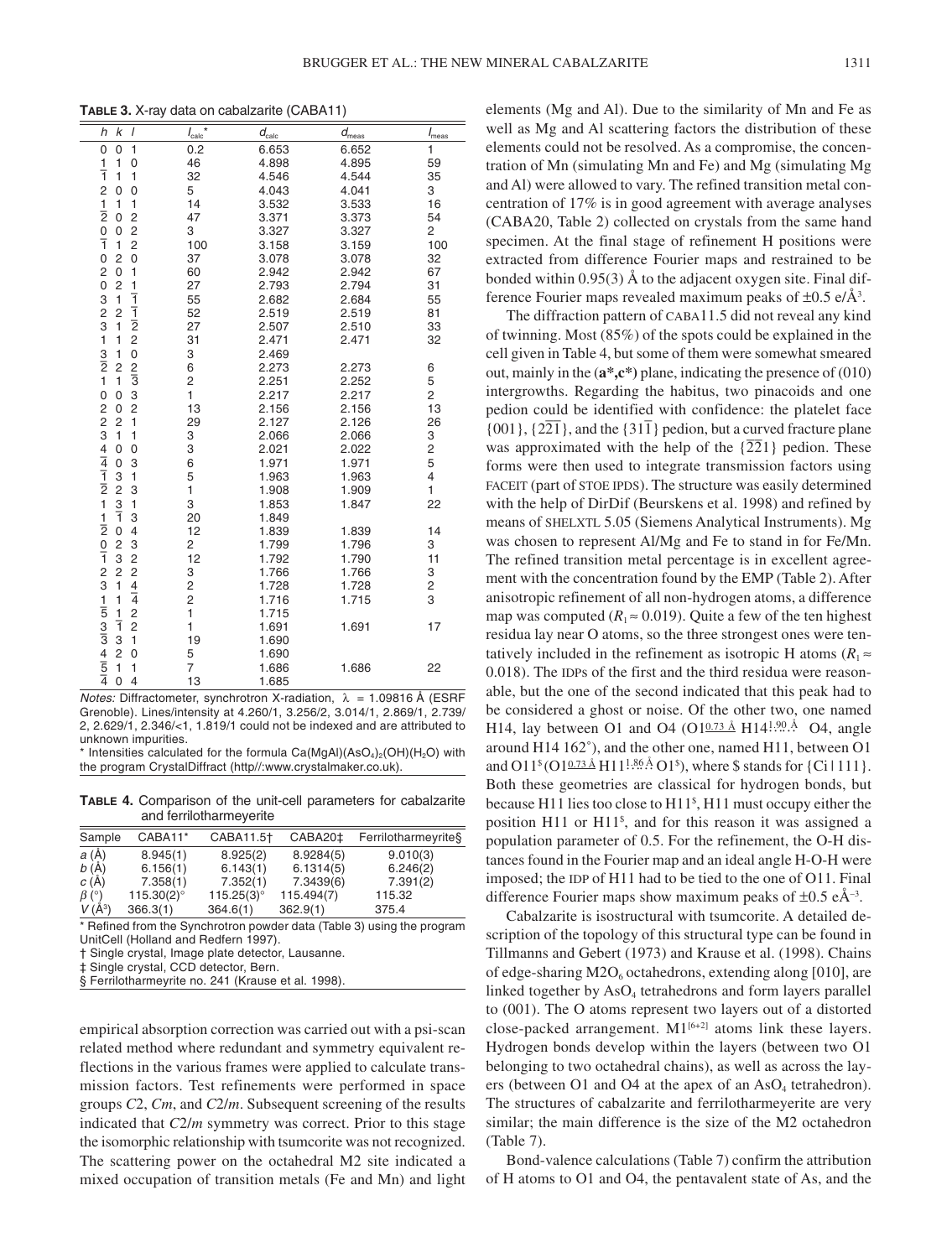

**FIGURE 4.** Bivariate plots illustrating the chemical composition of cabalzarite. (**a**) Good correlation with a slope near –1 between the M2 cations; (**b**) The largest part of the chemical variability of cabalzarite is related to the AlFe–1 exchange vector; (**c**) Mn vs. Al/(Al + Mg) diagram illustrating the two main cabalzarite populations.

**TABLE 5.** Parameters for crystal structure refinement

|                                                     | CABA11.5 (Lausanne)                                      | CABA20 (Bern)                                           |
|-----------------------------------------------------|----------------------------------------------------------|---------------------------------------------------------|
| Diffractometer                                      | Stoe IPDS                                                | Siemens Smart CCD                                       |
| X-ray radiation                                     | $Mo$ <i>Kα</i> (0.71073 Å)                               | Mo $K\alpha$ (0.71073 Å)                                |
| X-ray power                                         | 55 kV, 50 mA                                             | 50 kV, 40 mA                                            |
| Temperature                                         | 293 K                                                    | 293 K                                                   |
| Crystal size                                        | $180 \times 160 \times 60 \,\text{\ensuremath{\mu}m}$    | $25 \times 25 \times 50$ µm                             |
| Detector to sample distance                         | 6.00 cm                                                  | 5.18 cm                                                 |
| Detector 20 angle                                   | $0^{\circ}$                                              | $27^\circ$                                              |
| Resolution                                          | 0.76 Å                                                   | 0.77 Å                                                  |
| <b>Rotation axis</b>                                | φ                                                        | $\omega$                                                |
| <b>Rotation width</b>                               | $1.0^\circ$                                              | $0.3^\circ$                                             |
| Total number of frames                              | 200                                                      | 1271                                                    |
| Frame size                                          | 1200 * 1200 pixels                                       | 512 * 512 pixels                                        |
| Data collection time per frame                      | 6 min.                                                   | $10$ sec.                                               |
| Collection mode                                     | > hemisphere                                             | automated hemisphere                                    |
| Reflection collected                                | 1640                                                     | 1948                                                    |
| Max. $2\Theta$                                      | 56.30                                                    | 54.89                                                   |
| Index range                                         | $-11 \le h \le 11$ , $-7 \le k \le 8$ , $-9 \le l \le 9$ | $-9 \le h \le 11$ , $-4 \le k \le 7$ , $-9 \le l \le 9$ |
| Unique reflections                                  | 448                                                      | 415                                                     |
| Reflections > $2\sigma(h)$                          | 436                                                      | 367                                                     |
| $R_{\text{int}}$ , after empirical absorp. correct. |                                                          | 2.71%                                                   |
| $R_{\text{int}}$ , numerical based on habitus       | 3.43%                                                    |                                                         |
| $R_{\alpha}$                                        | 1.97%                                                    | 3.30%                                                   |
| Number of least squares parameters                  | 51                                                       | 52                                                      |
| GooF                                                | 1.241                                                    | 1.206                                                   |
| $R_1, b>2\sigma(f)$                                 | 1.80%                                                    | 1.86%                                                   |
| $R1$ , all data                                     | 2.10%                                                    | 2.72%                                                   |
| $wR_2$ (on $F^2$ )                                  | 6.65%                                                    | 4.1                                                     |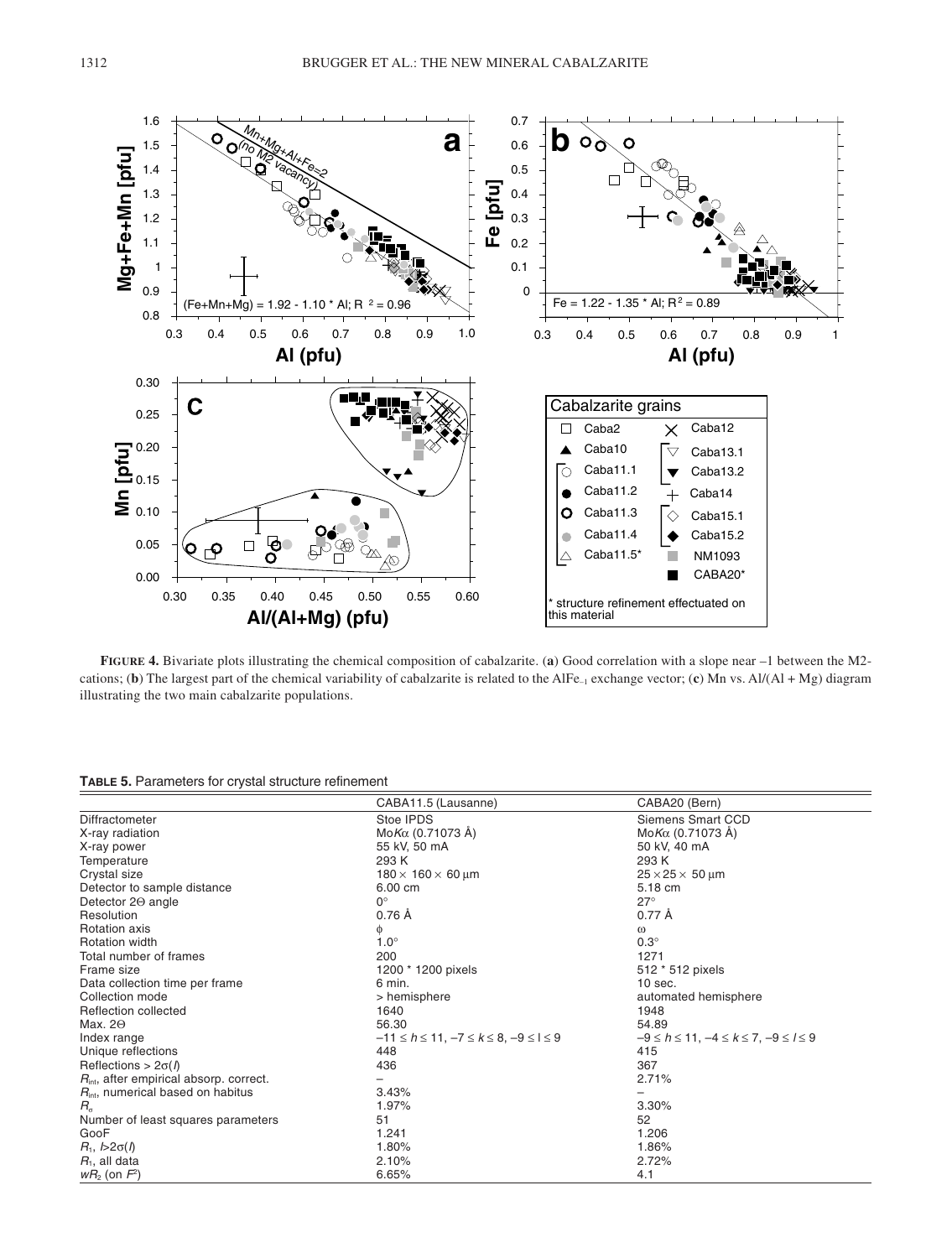| At.                                         | Occ.    | $\boldsymbol{x}$ | V         | Ζ          | $U_{eq}$           | $U_{11}$ | $U_{22}$ | $U_{33}$ | $U_{23}$    | $U_{13}$ | $U_{12}$ |
|---------------------------------------------|---------|------------------|-----------|------------|--------------------|----------|----------|----------|-------------|----------|----------|
|                                             |         |                  |           |            | CABA11.5, Lausanne |          |          |          |             |          |          |
| $[X]$ As                                    |         | 0.91597(3)       | 1/2       | 0.20844(3) | 0.491(6)           | 0.36(1)  | 0.67(1)  | 0.49(1)  | 0           | 0.225(7) | 0        |
| $^{[M1]}$ Ca                                |         | 0                | 0         | 0          | 0.90(1)            | 1.06(2)  | 0.88(3)  | 1.00(2)  | $\mathbf 0$ | 0.67(2)  | 0        |
| $[M^2]$ Al+Mq                               | 0.80(1) | 1/4              | 1/4       | 1/2        | 0.40(2)            | 0.33(2)  | 0.41(3)  | 0.38(2)  | $-0.05(2)$  | 0.07(2)  | 0.06(2)  |
| [M2]Mn+Fe                                   | 0.20(1) | 1/4              | 1/4       | 1/2        |                    |          |          |          |             |          |          |
| O <sub>1</sub>                              |         | 0.3401(1)        | 1/2       | 0.4089(1)  | 1.02(4)            | 0.67(6)  | 1.82(8)  | 0.60(6)  | 0           | 0.31(5)  | 0        |
| O <sub>2</sub>                              |         | 0.3168(2)        | 0         | 0.3648(2)  | 0.98(3)            | 0.78(5)  | 1.33(8)  | 1.13(6)  | 0           | 0.71(5)  | 0        |
| O <sub>3</sub>                              |         | 0.0371(1)        | 0.2771(2) | 0.2519(2)  | 0.84(3)            | 0.78(4)  | 0.75(5)  | 1.03(4)  | 0.04(4)     | 0.39(3)  | 0.11(1)  |
| O <sub>4</sub>                              |         | 0.2402(2)        | 1/2       | 0.0187(2)  | 1.40(4)            | 0.86(6)  | 2.4(1)   | 0.65(6)  | 0           | 0.01(5)  | 0        |
| $H11*$                                      | 0.5     | 0.4278(1)        | 1/2       | 0.4785(2)  | 1.5(1)             |          |          |          |             |          |          |
| $H14*$                                      |         | 0.3321(3)        | 1/2       | 0.3058(1)  | 5.2(1)             |          |          |          |             |          |          |
|                                             |         |                  |           |            | CABA20, Bern       |          |          |          |             |          |          |
| (X X)                                       |         | 0.91648(6)       | 1/2       | 0.20931(7) | 0.92(2)            | 0.81(3)  | 1.09(3)  | 0.86(3)  | 0           | 0.38(2)  | 0        |
| $^{[M1]}Ca$                                 |         | 0                | 0         | 0          | 1.54(4)            | 1.83(7)  | 1.43(7)  | 1.60(7)  | 0           | 0.96(6)  | 0        |
| $[M2]$ Al+Mq                                | 0.83(1) | 1/4              | 1/4       | 1/2        | 1.00(4)            | 1.00(6)  | 1.06(7)  | 1.16(6)  | 0.00(4)     | 0.39(5)  | 0.04(4)  |
| $^{[M2]}Mn+Fe$                              | 0.17(1) | 1/4              | 1/4       | 1/2        |                    |          |          |          |             |          |          |
| O <sub>1</sub>                              |         | 0.3396(4)        | 1/2       | 0.4103(4)  | 1.66(8)            | 1.1(2)   | 2.5(2)   | 1.3(2)   | 0           | 0.51(1)  | 0        |
| O <sub>2</sub>                              |         | 0.3169(4)        | 0         | 0.3636(4)  | 1.74(8)            | 1.7(2)   | 2.2(2)   | 1.7(2)   | $\mathbf 0$ | 1.1(1)   | 0        |
| O <sub>3</sub>                              |         | 0.0376(2)        | 0.2764(4) | 0.2528(3)  | 0.15(6)            | 1.5(1)   | 1.3(1)   | 1.7(1)   | $-0.04(9)$  | 0.68(9)  | 0.1(1)   |
| O <sub>4</sub>                              |         | 0.2385(4)        | 1/2       | 0.0186(4)  | 2.13(8)            | 1.8(2)   | 2.9(2)   | 1.3(2)   | 0           | 0.2(1)   | 0        |
| $H11*$                                      | 0.5     | 0.450(6)         | 1/2       | 0.43(2)    | 7(5)               |          |          |          |             |          |          |
| $H14*$                                      |         | 0.294(6)         | 1/2       | 0.270(4)   | 3(1)               |          |          |          |             |          |          |
| * Starred atoms were refined isotropically. |         |                  |           |            |                    |          |          |          |             |          |          |

**TABLE 6.** Final atomic positional parameters,  $U_{\rm eq}$  ( $\times$  10<sup>2</sup>), and anisotropic displacement ( $\times$ 10<sup>2</sup>) parameters for the two cabalzarite crystals investigated. Standard deviations in parentheses



**FIGURE 5.** Detail of the hydrogen bonding scheme [projection on (010)] as refined from the structure refinements of CABA11.5 and CABA20. Notice that H11 is only 50% occupied. See text for discussion.

mixed valence on the site M2. The  $M^{2+}/ M^{3+}$  ratio ( $M^{2+} = Mg$ ,  $M^{3+} = Al + Fe + Mn$ ) in cabalzarite lies between 0.52 and 0.99. The  $M^{2+} M^{3+}_{-1}$  substitution in M2 is balanced according to the coupled substitution:

$$
M^{2+} + H_2O = M^{3+} + OH^{-}
$$

This substitution has been first recognized in tsumcorite by Tillmanns and Gebert (1973) and later confirmed by Krause et

**TABLE 7.** Interatomic distances (Å) and bond-valence sums (v) for cabalzarite and ferrilotharmeyerite

|                                                                     | Ferrilotharmeyerite*                       |                              | CABA11.5                                                                 |                              |
|---------------------------------------------------------------------|--------------------------------------------|------------------------------|--------------------------------------------------------------------------|------------------------------|
|                                                                     | d                                          | V                            | d                                                                        | v                            |
| M1-O2 $2\times$                                                     | 2.962(2)                                   | 0.07                         | 2.952(2)                                                                 | 0.07                         |
| M1-O3 $4\times$                                                     | 2.441(2)                                   | 0.28                         | 2.432(2)                                                                 | 0.29                         |
| M1-O4 $2\times$                                                     | 2.386(2)                                   | 0.32                         | 2.381(2)                                                                 | 0.33                         |
| Mean                                                                | 2.558                                      | 1.90                         | 2.549                                                                    | 1.96                         |
| $M2-O1$ 2 $\times$<br>M2-O3 $2\times$<br>$M2-O2$ 2 $\times$<br>Mean | 2.027(1)<br>2.052(1)<br>2.097(1)<br>2.059  | 0.45<br>0.42<br>0.37<br>2.48 | 1.9783(7)<br>2.002(2)<br>2.051(2)<br>2.010                               | 0.46<br>0.44<br>0.38<br>2.56 |
| $X-O2$<br>$X-O3$<br>$2\times$<br>$X-O4$<br>Mean                     | 1.726(2)<br>1.692(1)<br>1.658(2)<br>1.692  | 1.12<br>1.23<br>1.34<br>4.92 | 1.724(2)<br>1.688(2)<br>1.657(2)<br>1.689                                | 1.13<br>1.24<br>1.34<br>4.95 |
| 0101<br>O1O4<br>O1-H11<br>O1-H14<br>H11-O1-H14<br>010104            | 2.543(2)<br>2.607(3)<br>111.58 $(8)^\circ$ |                              | 2.584(3)<br>2.616(5)<br>0.73(3)<br>0.73(3)<br>109.2(2)<br>110.83 $(7)$ ° |                              |

Notes: ∑v for the O atoms, without consideration of the H atoms, for cabalzarite (CABA11.5/CABA20): O1-0.93/0.98, O2-1.96/2.00, O3-1.96/ 1.98, O4-1.67/1.68. Bond valence parameters from Altermatt and Brown (1985).

From Krause et al. (1998).

al. (1998). For species with  $M^{2+}/M^{3+} = 1$ , the following bonding scheme may form:

$$
04... H14 - 01 - H11... 01 - H14... 04
$$
  
c  
04... H14 - 01... H11 - 01 - H14... 04

This corresponds to the  $H_3O_2$  unit (Chevrier et al. 1990; Chevrier et al. 1993; Beran et al. 1997). The positions of hy